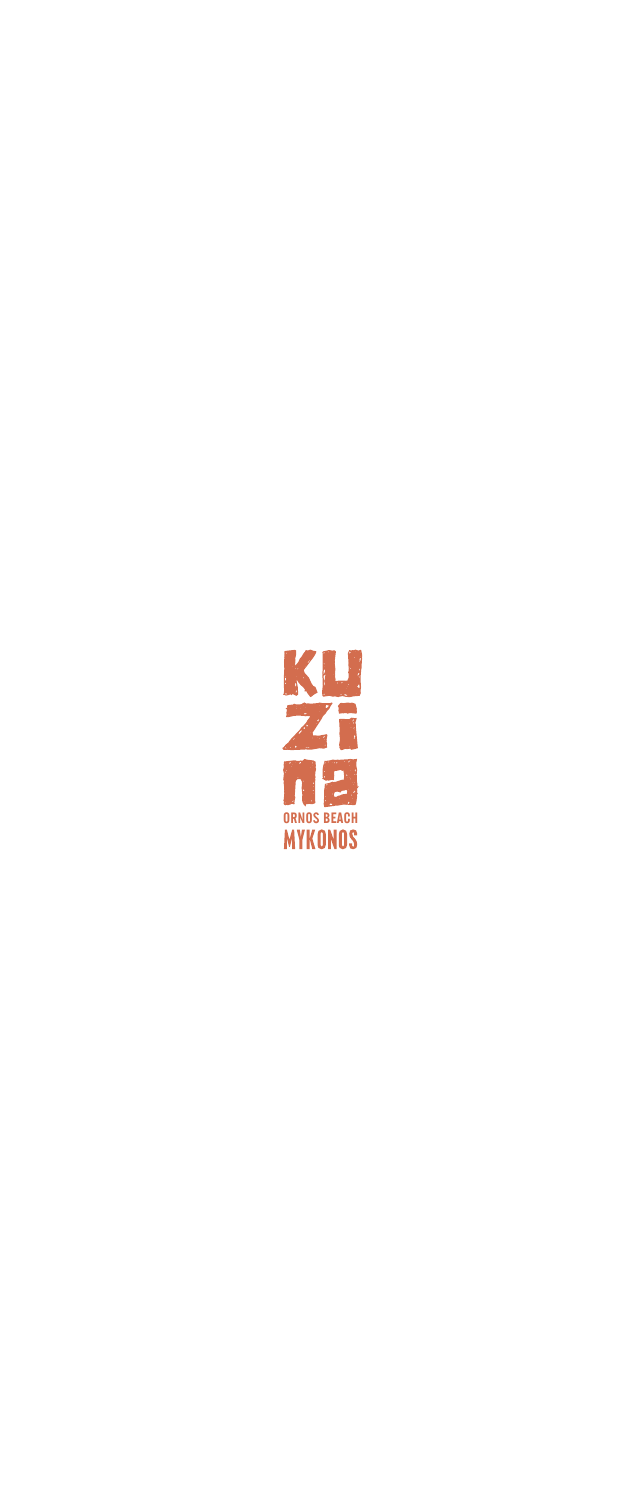

## Salad

Δροσερή ανάμικτη σαλάτα με καβούρι, γαρίδα και spicy vinaigrette λεμονιού

Crab and shrimp mixed green salad with spicy citrus dressing - 23

# Hot Dish

Sticks Yakitori από κοτόπουλο μαριναρισμένα με ασιατική sauce με mirin, μέλι & σουσάμι

Yakitori chicken skewers marinated in asian mirin, honey & sesame sauce - 16

## Sashimi 6 pcs

Τόνος / Tuna - 17 Σολομός / Salmon - 16 Γαρίδες / Shrimp - 17

## Nigiri 4 pcs

Τόνος / Tuna - 13 Σολομός / Salmon - 13 Γαρίδες / Shrimp - 15

## Combos

#### Salmon Mix - 24

Alaska Maki - 4 pcs Salmon Sashimi - 4 pcs Salmon Nigiri - 2 pcs

#### Maki Mix - 25

California - 4 pcs Boston - 4 pcs Alaska - 4 pcs Tekka - 4 pcs

#### Sushi Mix - 32

Alaska Maki - 4 pcs Tekka Maki - 4 pcs Nigiri Shrimp - 2 pcs Sashimi Tuna - 2 pcs Sashimi Salmon - 2 pcs

### Spicy Mix - 29

Spicy Tuna - 4 pcs Spicy Salmon - 4 pcs Spicy Shrimp - 4 pcs Spicy Crab - 4 pcs

**Sake 0.25 L** ζεστό ή κρύο / hot or cold - 17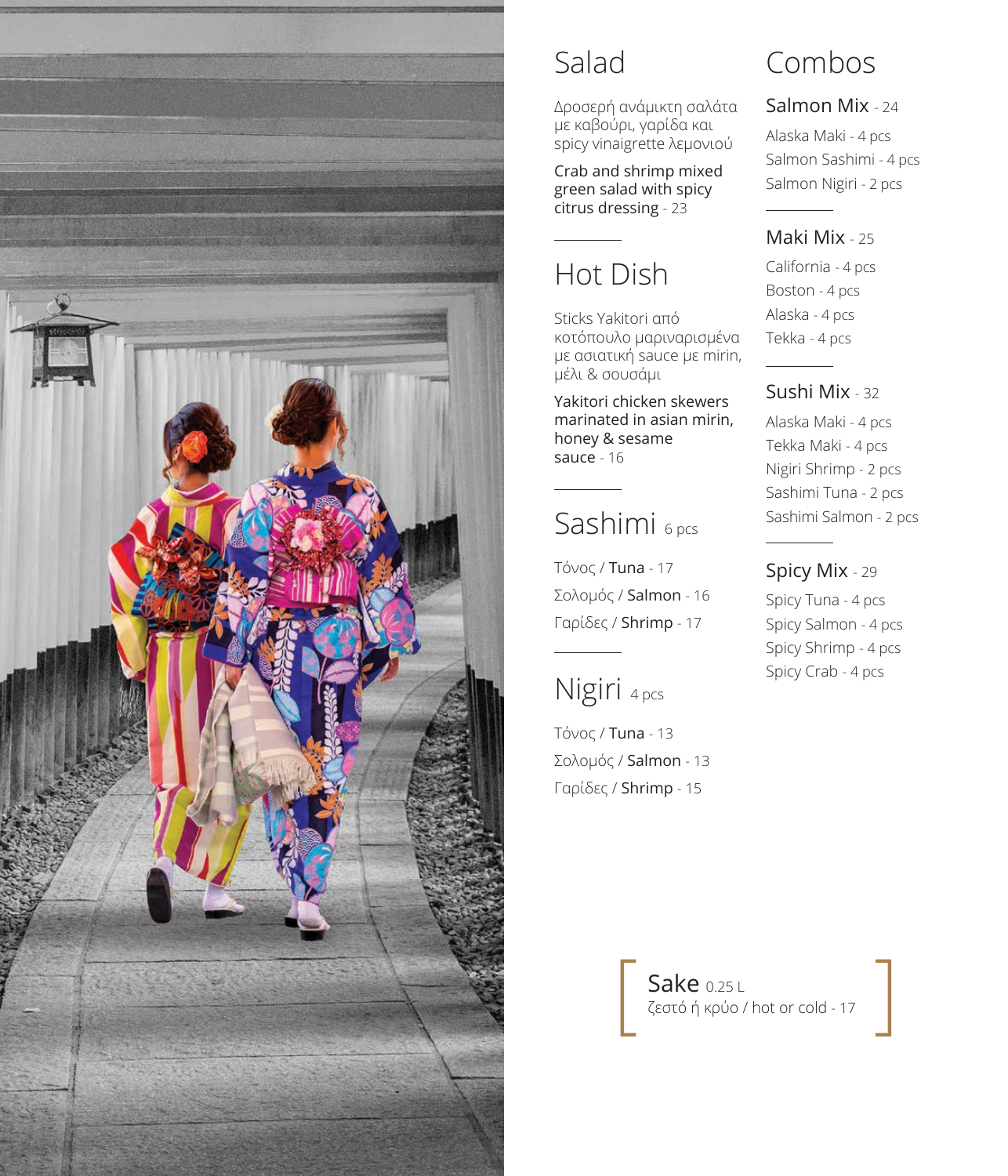## Sushi Maki 8 pcs inside out

#### Vegetables

Mε αγγούρι, avocado, καρότο & μαρούλι With cucumber, avocado, carrot & lettuce - 12

#### Tekka

Mε τόνο & avocado With tuna & avocado - 16

#### Alaska

Mε φρέσκο σολομό, avocado & αγγούρι With fresh salmon, avocado & cucumber - 16

### California

Mε βασιλικό καβούρι, γαρίδα, avocado, αγγούρι, tobiko, wasabi & wasabi mayonnaise Roll with king crab, shrimp, avocado, cucumber, tobiko, wasabi & wasabi mayonnaise - 17

#### Boston

Mε βρασμένες γαρίδες, αγγούρι & tobiko With boiled shrimps, cucumber & tobiko - 16

### Rainbow

Mε ποικιλία από τόνο, σολομό, avocado, αγγούρι & tobiko With tuna, salmon, avocado, cucumber & tobiko - 17

## Philadelphia Salmon

Με φρέσκο σολομό και τυρί Philadelphia With fresh salmon & Philadelphia cheese - 16

## Spicy Shrimp

Mε βρασμένες γαρίδες, αγγούρι, tobiko & spicy sauce With boiled shrimp, cucumber, tobbiko & spicy sauce - 16

Spicy Tuna Mε τόνο, tobiko & spicy sauce With tuna, tobiko & spicy sauce - 16

## Spicy King Crab & Shrimp

Mε βασιλικό καβούρι, γαρίδα, avocado, spicy sauce & tobiko With king crab, shrimp, avocado, spicy sauce & tobiko outside - 18

### Spicy Salmon

Mε φρέσκο σολομό, tobiko & spicy sauce With fresh salmon, tobiko & spicy sauce - 16

## Spicy Shrimp & Crab

Mε ποικιλία από καβούρι & βραστές γαρίδες, tobiko & spicy sauce With king crab, boiled shrimp, tobiko & spicy sauce - 16

## Smoked Salmon

Mε καπνιστό σολομό & τυρί Philadelphia With smoked salmon & Philadelphia cheese - 16

## Tempura Salmon

Mε φρέσκο σολομό tempura & spicy sauce With fried tempura salmon & spicy sauce - 16

### Tempura Shrimp

Mε γαρίδα tempura, tobiko & chilly garlic mayo With fried tempura shrimp, tobiko & chilly garlic mayo - 17

#### Tempura Crab (5 μεγ. τεμ. / big pcs) Mε καβούρι tempura, αβοκάντο, αγγούρι & tobiko With tempura crab, avocado, cucumber & tobiko - 19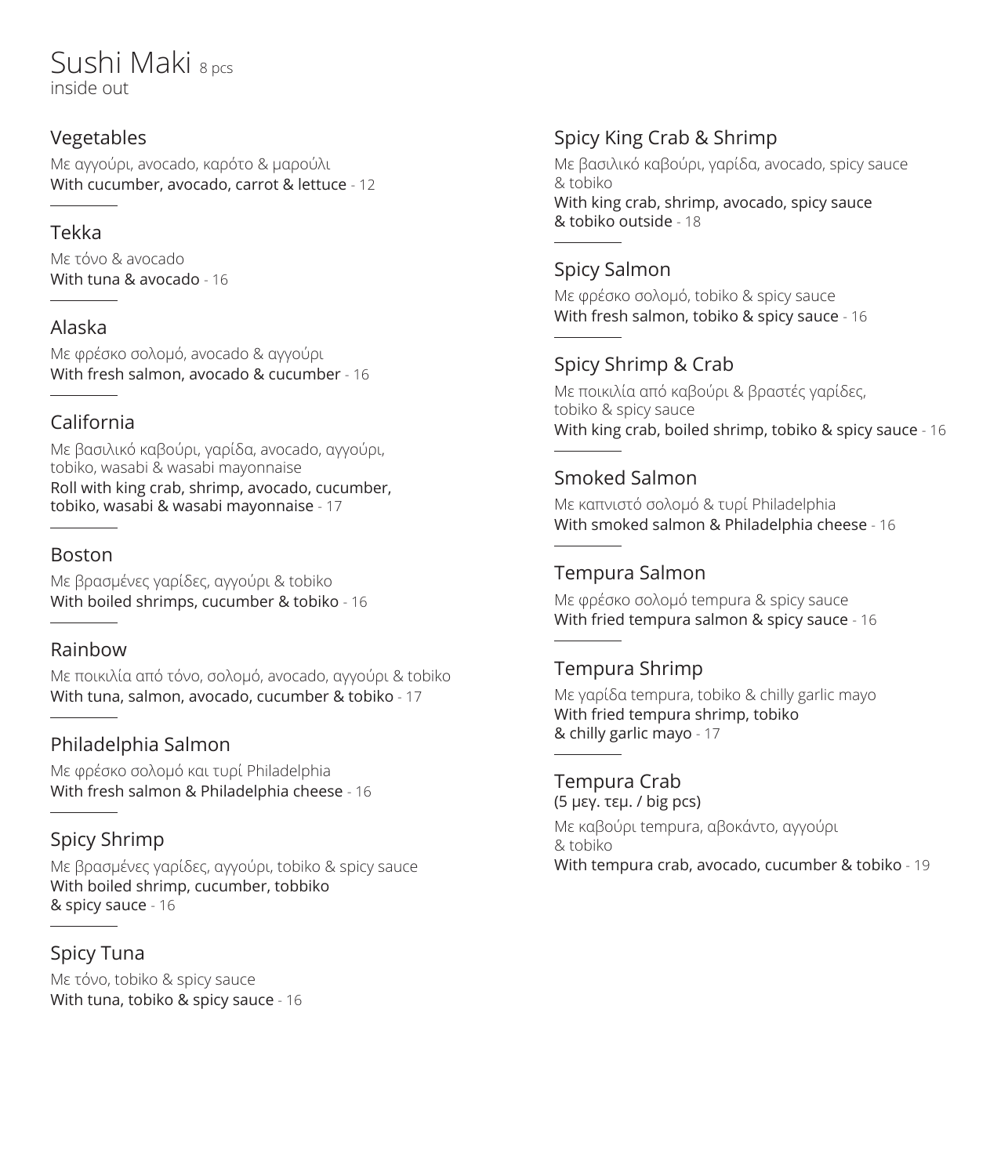

# Μαύρο Ρύζι | Black Rice

inside out

Κάθε πιάτο περιλαμβάνει 8 λαχταριστά τεμάχια maki sushi με μαύρο ρύζι.

Each dish includes 8 mouthwatering pieces of black rice maki sushi.

## Spicy Shrimp & Crab

Mε ποικιλία από βασιλικό καβούρι και βραστές γαρίδες, tobiko & spicy sauce With king crab, boiled shrimp, tobiko & spicy sauce - 19

### Spicy Tuna Maki

Mε τόνο, tobiko & spicy sauce With tuna, tobiko & spicy sauce - 19

## California Maki

Mε βασιλικό καβούρι, γαρίδα, avocado, αγγούρι, tobiko, wasabi & wasabi mayonnaise Roll with king crab, shrimp, avocado, cucumber, tobiko, wasabi & wasabi mayonnaise - 19

## Spicy Salmon Maki

Mε φρέσκο σολομό, tobiko & spicy sauce With fresh salmon, tobiko & spicy sauce - 19

Το μαύρο ρύζι ή απαγορευμένο ρύζι, προοριζόταν ιστορικά μόνο για την τάξη των ευγενών της αρχαίας Κίνας. Είναι ένας σπάνιος και θρεπτικός καρπός, που προσφέρει πολλά οφέλη για την υγεία. Το μαύρο ρύζι, είναι τροφή χαμηλή σε λιπαρά, πλούσια σε φυτικές ίνες, γεμάτη πρωτεΐνες και αντιοξειδωτικές ουσίες.

Black rice or the forbidden rice, is historically reserved for the elite noble class of Ancient China. It is a rare and nutritious grain offering many health benefits. Black rice is low in fat, rich in fiber, and full of protein and antioxidants.